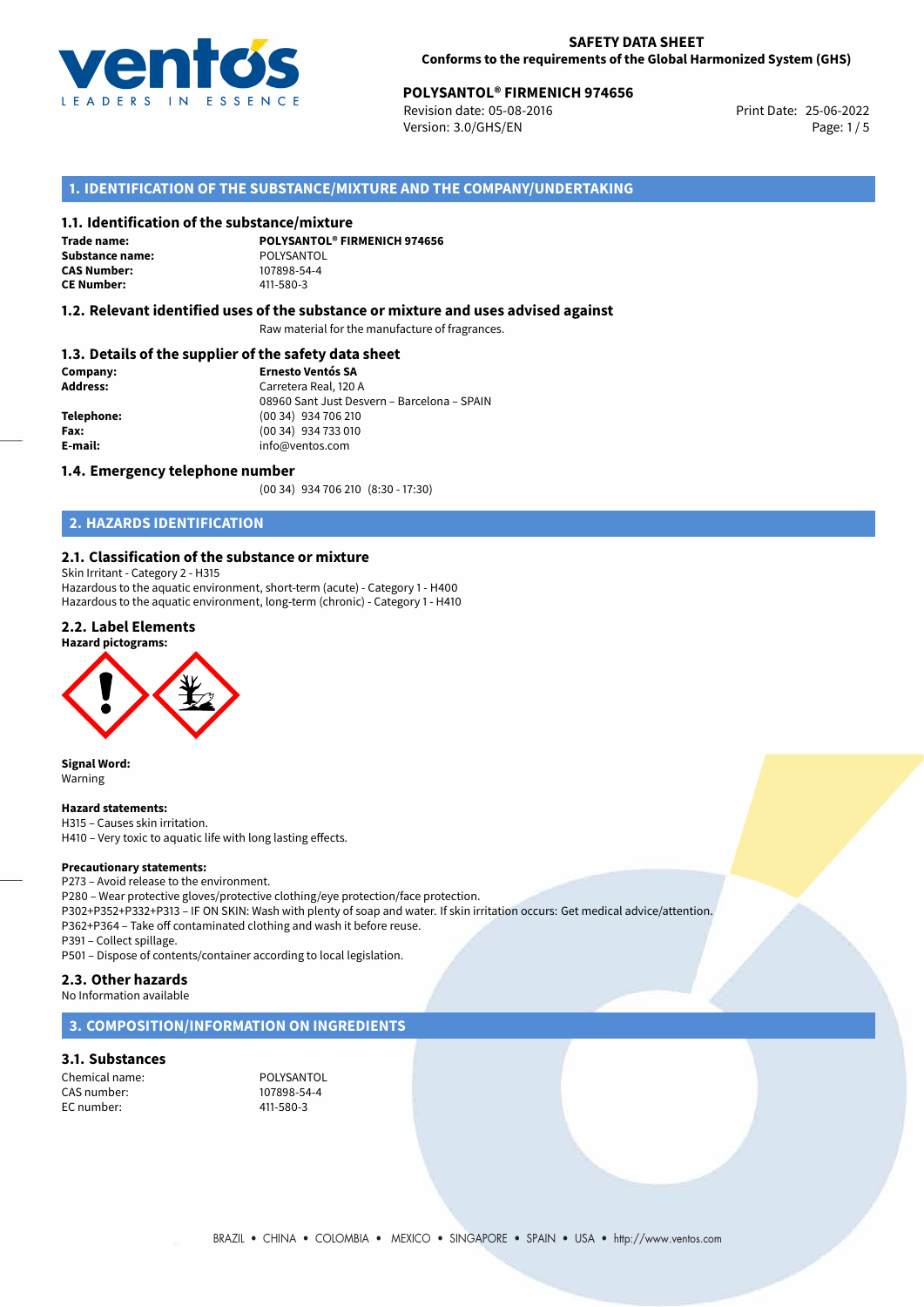

## **POLYSANTOL® FIRMENICH 974656**<br>Revision date: 05-08-2016<br>Print Date: 25-06-2022

Revision date: 05-08-2016 Version: 3.0/GHS/EN Page: 2 / 5

#### **Hazardous constituents:**

| <b>Chemical Name</b>                                                  | % (w/w)   | <b>CAS No</b><br><b>EC No</b> | <b>Classification according to GHS</b>                                                                                                                                                             |
|-----------------------------------------------------------------------|-----------|-------------------------------|----------------------------------------------------------------------------------------------------------------------------------------------------------------------------------------------------|
| 3,3-DIMETHYL-5-(2,2,3-TRIMETHYL-3-<br>CYCLOPENTEN-1-YL)-4-PENTEN-2-OL | $\geq$ 50 | 107898-54-<br>4<br>411-580-3  | Skin Irritant - Category 2 - H315<br>Hazardous to the aquatic environment, short-term (acute) - Category 1 - H400<br>Hazardous to the aquatic environment, long-term (chronic) - Category 1 - H410 |

[See the full text of the hazard statements in section 16.](#page-4-0)

### **3.2. Mixtures**

Not applicable.

### **4. FIRST-AID MEASURES**

### **4.1. Description of necessary first aid measures**

| Ingestion:    | Rinse mouth with water.                                                                                               |
|---------------|-----------------------------------------------------------------------------------------------------------------------|
|               | Obtain medical advice.                                                                                                |
|               | Keep at rest. Do not induce vomiting.                                                                                 |
| Eye contact:  | In case of contact with eyes, rinse immediately with plenty of water for at least 15 minutes and seek medical advice. |
| Inhalation:   | Remove person to fresh air and keep at rest.                                                                          |
|               | Seek immediate medical advice.                                                                                        |
| Skin contact: | Take off immediately all contaminated clothing.                                                                       |
|               | Thoroughly wash affected skin with soap and water.                                                                    |
|               | Seek medical attention if symptoms persist.                                                                           |

### **4.2. Most important symptoms and effects, both acute and delayed**

No information available.

### **4.3. Indication of any immediate medical attention and special treatment needed**

No information available.

### **5. FIRE-FIGHTING MEASURES**

### **5.1. Extinguishing Media**

Water spray, carbon dioxide, dry chemical powder or appropriate foam. For safety reasons do not use full water jet.

### **5.2. Special hazards arising from the substance or mixture**

Known or Anticipated Hazardous Products of Combustion: Emits toxic fumes under fire conditions.

### **5.3. Advice for firefighters**

High temperatures can lead to high pressures inside closed containers. Avoid inhalation of vapors that are created. Use appropriate respiratory protection. Do not allow spillage of fire to be poured into drains or watercourses. Wear self-contained breathing apparatus and protective clothing.

### **6. ACCIDENTAL RELEASE MEASURES**

### **6.1. Personal precautions, protective equipment and emergency procedures**

Evacuate surronding areas. Ensure adequate ventilation. Keep unnecessary and unprotected personnel from entering. Do not breathe vapor/spray. Avoid contact with skin and eyes. Information regarding personal protective measures: see section 8.

### **6.2. Environmental precautions**

To avoid possible contamination of the environment, do not discharge into any drains, surface waters or groundwaters.

### **6.3. Methods and materials for containment and cleaning up**

Cover with an inert, inorganic, non-combustible absorbent material (e.g. dry-lime, sand, soda ash). Place in covered containers using non-sparking tools and transport outdoors. Avoid open flames or sources of ignition (e.g. pilot lights on gas hot water heater). Ventilate area and wash spill site after material pickup is complete.

### **6.4. Reference to other sections**

Information regarding exposure controls, personal protection and disposal considerations can be found in sections 8 and 13.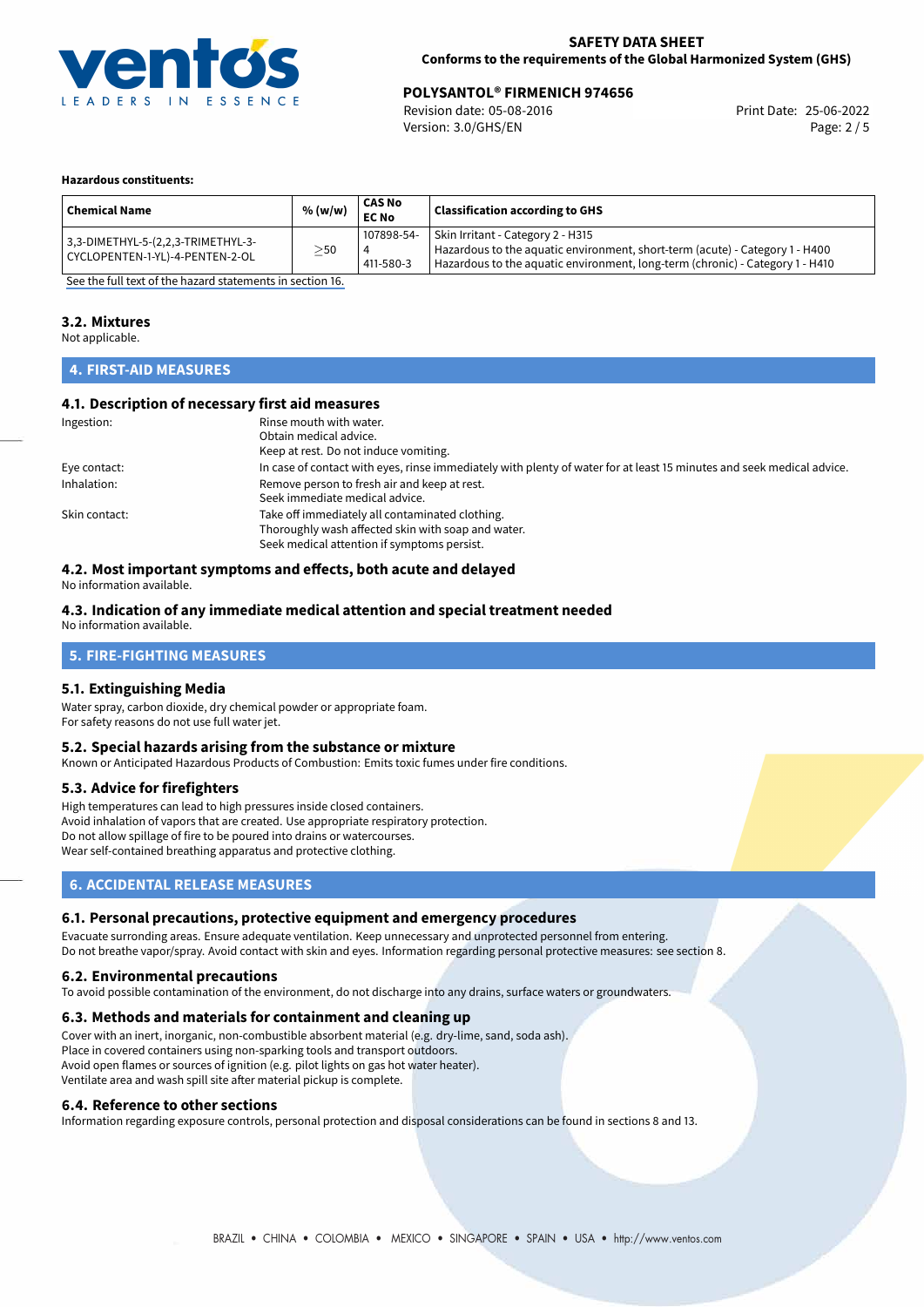

## **POLYSANTOL® FIRMENICH 974656**<br>Revision date: 05-08-2016 **Print Date: 25-06-2022**

Revision date: 05-08-2016 Version: 3.0/GHS/EN Page: 3 / 5

### **7. HANDLING AND STORAGE**

### **7.1. Precautions for safe handling**

Do not store or handle this material near food or drinking water. Do not smoke. Avoid contact with the eyes, skin and clothing. Wear protective clothing and use glasses. Observe the rules of safety and hygiene at work. Keep in the original container or an alternative made from a compatible material.

## **7.2. Conditions for safe storage, including any incompatibilities**

Store in tightly closed and preferably full containers in a cool, dry and ventilated area, protected from light. Keep away from sources of ignition (e.g. hot surfaces, sparks, flame and static discharges). Keep away from incompatible materials (see section 10).

### **7.3. Specific end use(s)**

No information available.

**8. EXPOSURE CONTROLS AND PERSONAL PROTECTION**

### **8.1. Control parameters**

Components with occupational exposure limits: None known.

### **8.2. Exposure controls**

Measures should be taken to prevent materials from being splashed into the body. Provide adequate ventilation, according to the conditions of use. Use a mechanical exhaust if required.

### **8.3. Individual protection measures, such as personal protective equipment**

| Eye/Face protection:             | Chemical safety goggles are recommended. Wash contaminated goggles before reuse.                                                            |  |  |  |  |
|----------------------------------|---------------------------------------------------------------------------------------------------------------------------------------------|--|--|--|--|
| Hand Protection:                 | Chemical-resistant gloves are recommended. Wash contaminated gloves before reuse.                                                           |  |  |  |  |
| Body protection:                 | Personal protective equipment for the body should be selected based on the task being performed and the risks<br>involved.                  |  |  |  |  |
| Respiratory Protection:          | In case of insufficient ventilation, use suitable respiratory equipment.                                                                    |  |  |  |  |
| Environmental exposure controls: | Emissions from ventilation or process equipment should be checked to ensure they comply with environmental<br>protection legislation.       |  |  |  |  |
|                                  | In some cases, filters or engineering modifications to the process equipment will be necessary to reduce emissions to<br>acceptable levels. |  |  |  |  |
|                                  |                                                                                                                                             |  |  |  |  |

### **9. PHYSICAL AND CHEMICAL PROPERTIES**

### **9.1. Information on basic physical and chemical properties**

| Appearance:                            | Liquid                      |
|----------------------------------------|-----------------------------|
| Colour:                                | Conforms to standard        |
| Odour:                                 | Conforms to standard        |
| Odour theshold:                        | Not determined              |
| pH:                                    | Not determined              |
| Melting point/freezing point:          | Not determined              |
| Boling point/boiling range:            | Not determined              |
| Flash point:                           | $101^{\circ}$ C             |
| Evaporation rate:                      | Not determined              |
| Flammability:                          | Not determined              |
| Lower flammability/Explosive limit:    | Not determined              |
| Upper flammability/Explosive limit:    | Not determined              |
| Vapour pressure:                       | Not determined              |
| Vapour Density:                        | Not determined              |
| Density:                               | $0,896 - 0,904$ g/mL (20°C) |
| Relative density:                      | $0,896 - 0,904(20°C)$       |
| Water solubility:                      | <b>INSOLUBLE IN WATER</b>   |
| Solubility in other solvents:          | <b>SOLUBLE IN ETHANOL</b>   |
| Partition coefficient n-octanol/water: | Not determined              |
| Auto-ignition temperature:             | Not determined              |
| Decomposition temperature:             | Not determined              |
| Viscosity, dynamic:                    | Not determined              |
| Viscosity, kinematic:                  | Not determined              |
| Explosive properties:                  | Not determined              |
| Oxidising properties:                  | Not determined              |
|                                        |                             |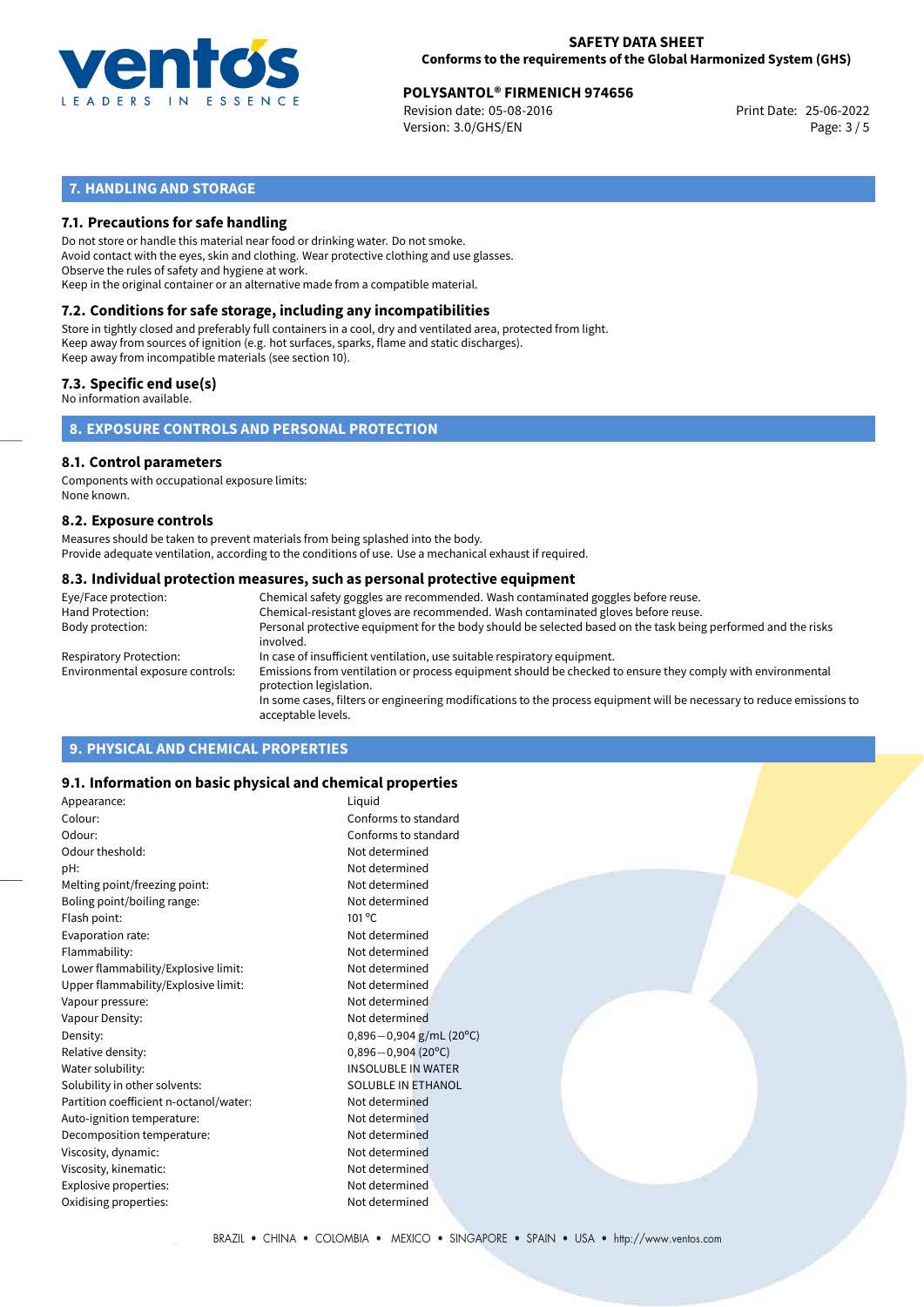

# **POLYSANTOL<sup>®</sup> FIRMENICH 974656**<br>Revision date: 05-08-2016 **Print Date: 25-06-2022**

Revision date: 05-08-2016 Version: 3.0/GHS/EN Page: 4 / 5

### **10. STABILITY AND REACTIVITY**

### **10.1. Reactivity**

No hazardous reactions if stored and handled as prescribed/indicated.

### **10.2. Chemical stability**

The product is stable if stored and handled as prescribed/indicated.

### **10.3. Possibility of hazardous reactions**

No hazardous reactions if stored and handled as prescribed/indicated.

### **10.4. Conditions to Avoid**

Conditions to Avoid: Excessive heat, flame or other ignition sources.

### **10.5. Incompatible materials**

Avoid contact with strong acids and bases and oxidizing agents.

### **10.6. Hazardous decomposition products**

During combustion may form carbon monoxide and unidentified organic compounds.

### **11. TOXICOLOGICAL INFORMATION**

| <b>Acute toxicity</b>             | Based on the data available, the criteria for classification are not met. |
|-----------------------------------|---------------------------------------------------------------------------|
| <b>Skin corrosion/irritation</b>  | Causes skin irritation.                                                   |
| Serious eye damage/irritation     | Based on the data available, the criteria for classification are not met. |
| Respiratory or skin sensitisation | Based on the data available, the criteria for classification are not met. |
| <b>Germ cell mutagenicity</b>     | Based on the data available, the criteria for classification are not met. |
| Carcinogenicity                   | Based on the data available, the criteria for classification are not met. |
| <b>Reproductive toxicity</b>      | Based on the data available, the criteria for classification are not met. |
| <b>STOT-single exposure</b>       | Based on the data available, the criteria for classification are not met. |
| <b>STOT-repeated exposure</b>     | Based on the data available, the criteria for classification are not met. |
| <b>Aspiration hazard</b>          | Based on the data available, the criteria for classification are not met. |

### **12. ECOLOGICAL INFORMATION**

### **12.1. Toxicity**

**Assessment:** Very toxic to aquatic life with long lasting effects. **Experimental/calculated data:** No information available.

### **12.2. Degradability**

No information available.

### **12.3. Bioaccumulative potential** No information available.

**12.4. Soil mobility** No information available.

### **12.5. Other adverse effects**

See also sections 6, 7, 13 and 15 Do not allow to get into waste water or waterways.

### **13. DISPOSAL CONSIDERATIONS**

### **13.1. Waste treatment methods**

Dispose of in accordance with national and local environmental regulations.